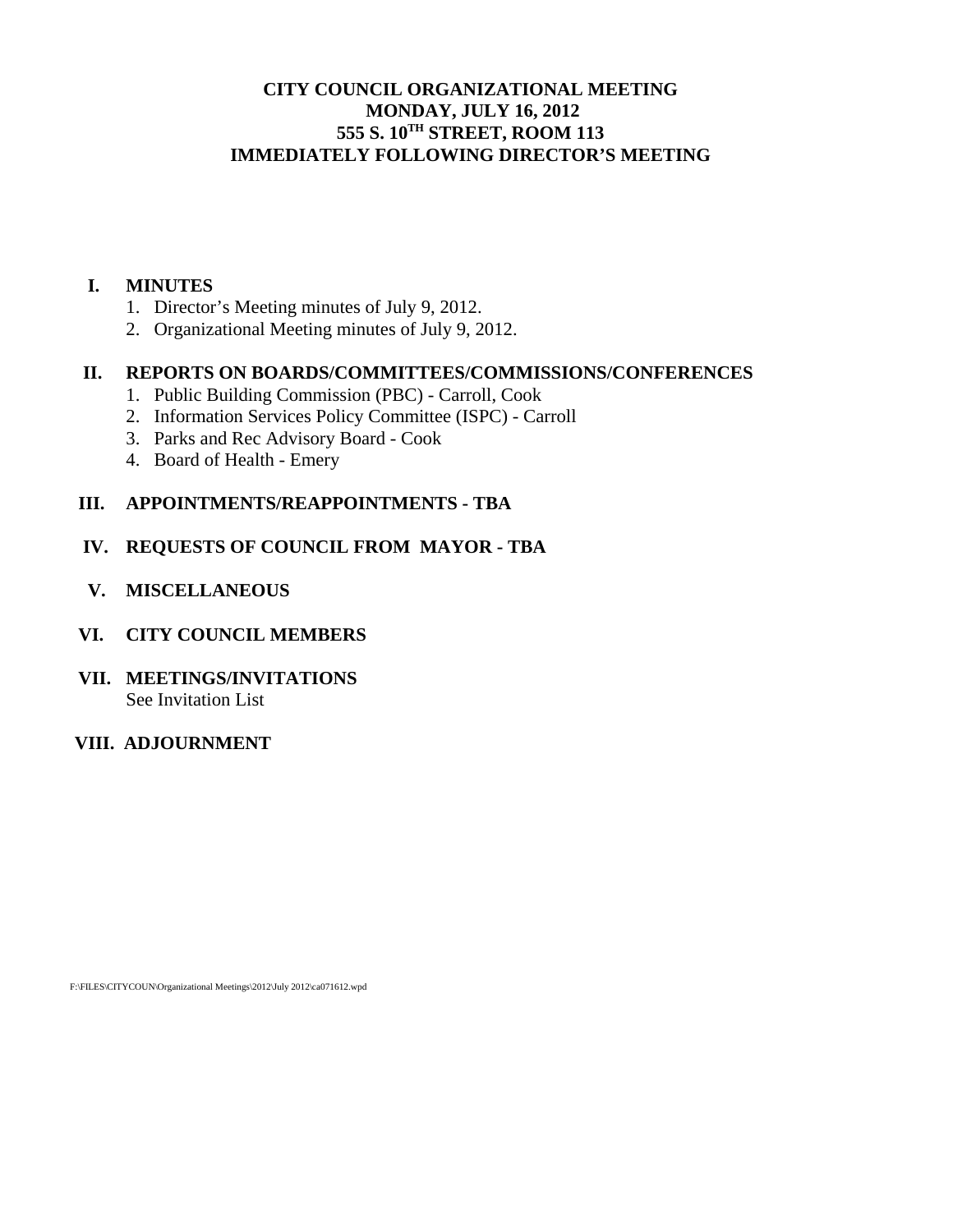# **MINUTES CITY COUNCIL ORGANIZATIONAL MEETING MONDAY, JULY 16, 2012 555 S. 10TH STREET, ROOM 113 IMMEDIATELY FOLLOWING DIRECTOR'S MEETING**

**Present:** Adam Hornung, Chair; Carl Eskridge, Vice Chair; Jon Camp; Doug Emery; Gene Carroll; DiAnna Schimek; and Jonathan Cook

**Others:** Rick Hoppe, Chief of Staff

Chair Hornung opened the meeting at 2:32 p.m. and announced the location of the Open Meetings Act.

## **I. MINUTES**

- 1. Director's Meeting minutes of July 9, 2012.
- 2. Organizational Meeting minutes of July 9, 2012.

With no corrections the above minutes were approved.

## **II. REPORTS ON BOARDS/COMMITTEES/COMMISSIONS/CONFERENCES**

# **1. Public Building Commission (PBC) - Carroll, Cook**

Carroll stated they received an update on the art which will be exhibited at  $555 S$ .  $10<sup>th</sup>$  Street, and approved standard supply contracts. Hornung commented he has received several comments on the art work at the City Plaza.

#### **2. Information Services Policy Committee (ISPC) - Carroll**

Carroll related that the Treasurer has a new website being built for the County, will be up and running after November. The people who will switch over VOIP are coming and will talk with different departments, and where it will start.

#### **3. Parks and Rec Advisory Board - Cook**

Cook stated this meeting was their summer tour. The Foundation Board met us at the tennis center where we toured the bubbles, which are heavily patched. We discussed the need for a new facility, which will probably be brick. The tennis facility is very successful. Then met at the Children's Zoo and received presentations on the entrance corridor master plan and the Haynes Branch Prairie corridor master plan. Then a presentation from the zoo staff, after which we toured the zoo.

#### **4. Board of Health - Emery**

Emery stated the Board of Health has been reviewing the ten (10) essential services for Public Health, and at this meeting worked on Number 4, which is Mobilized Community Partnerships, to identify and solve health problems.

- **III. APPOINTMENTS/REAPPOINTMENTS**  None
- **IV. REQUESTS OF COUNCIL FROM MAYOR** None